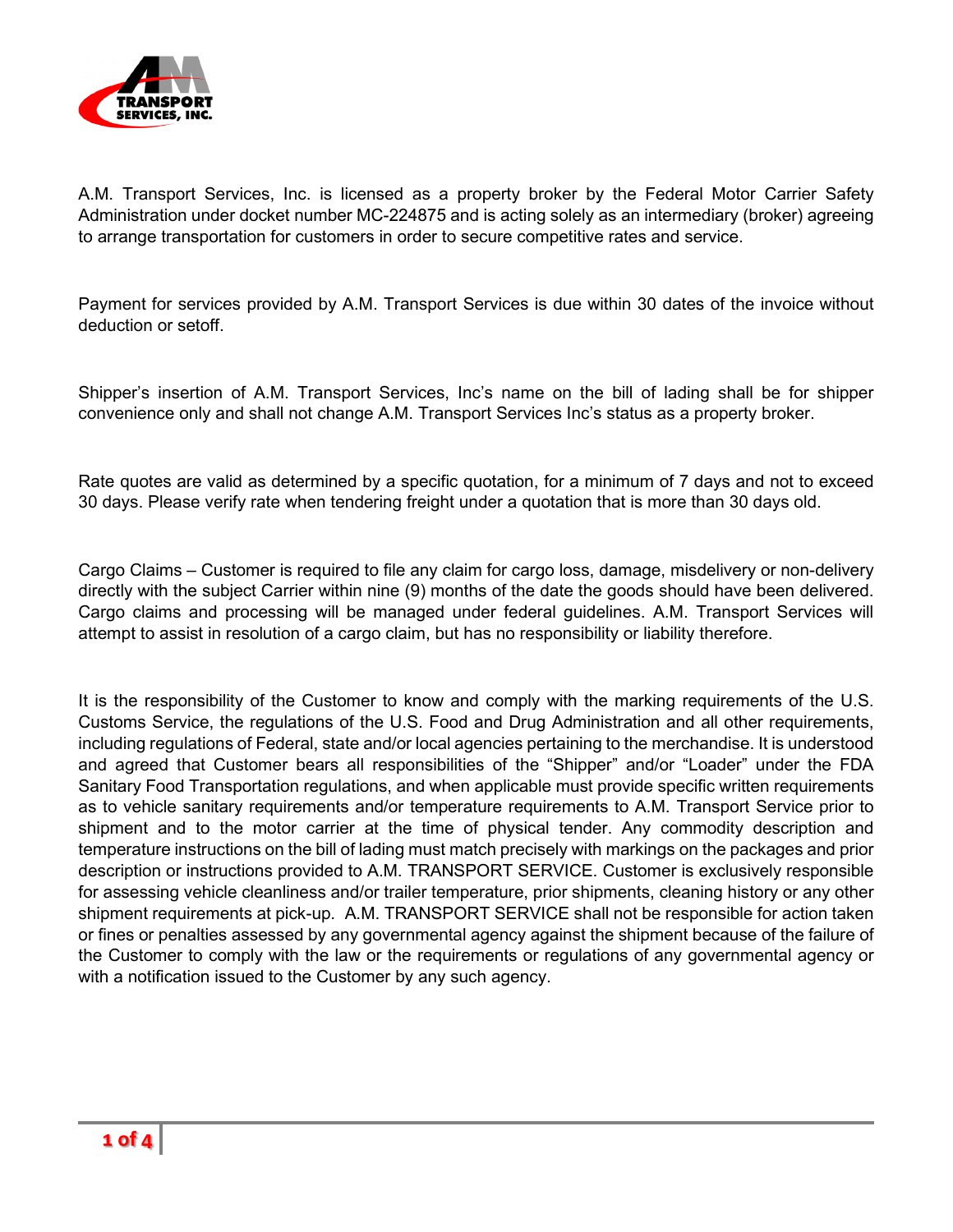## **Truckload Shipments – Terms and Conditions:**

- Charges for extra pickups or deliveries will be \$70 for the first stop and \$100 for each additional stop.
- Standard TL rates do not include charges for driver assist with loading or unloading of trailer. Charges will be negotiated for in addition to the standard TL rates should driver assist be necessary.
- There will be 2 free hours allowed for loading and 2 free hours allowed for unloading of trailer. Detention charges of \$65 per hour apply after the 2 free hours. Minimum charge of 1 hour will apply and then billed in 1/4 hr increments.
- There will be a minimum charge of \$250 plus any applicable detention charges for a truck ordered not used.
- There will be a minimum charge of \$350 up to \$500 per day for layover of truck.
- There will be a charge of \$150 plus all additional miles for re-consignment or redelivery. Repositioning of equipment will be applied on the miles according to the \$/mile rate for given destination.
- Refused loads will be assessed the re-consignment charge, plus the mileage charge associated with the destination.
- Maximum cargo coverage is \$100,000 unless other arrangements are made prior to acceptance of load.
- A Fuel Surcharge will be applicable on shipments that occur when the National Average Price of Diesel Fuel is above \$1.15 per gallon. The Fuel Surcharge is based on the Average DOE Retail On-Highway Diesel Price and is updated every Tuesday. Please verify the current fuel surcharge when tendering a shipment.

|              |        | Surcharge |              |        | <b>Surcharge</b> |              |        | Surcharge |              |        | <b>Surcharge</b> |
|--------------|--------|-----------|--------------|--------|------------------|--------------|--------|-----------|--------------|--------|------------------|
| DOE Nat. Avg |        | per mile  | DOE Nat. Avg |        | per mile         | DOE Nat. Avg |        | per mile  | DOE Nat. Avg |        | per mile         |
| 2.75 to      | \$2.80 | \$0.35    | $3.65$ to    | \$3.70 | \$0.53           | 4.55 to      | \$4.60 | \$0.71    | 5.45 to      | \$5.50 | \$0.89           |
| 2.80 to      | \$2.85 | \$0.36    | 3.70 to      | \$3.75 | \$0.54           | $4.60$ to    | \$4.65 | \$0.72    | 5.50 to      | \$5.55 | \$0.90           |
| 2.85 to      | \$2.90 | \$0.37    | 3.75 to      | \$3.80 | \$0.55           | 4.65 to      | \$4.70 | \$0.73    | 5.55 to      | \$5.60 | \$0.91           |
| 2.90 to      | \$2.95 | \$0.38    | 3.80 to      | \$3.85 | \$0.56           | 4.70 to      | \$4.75 | \$0.74    | 5.60 to      | \$5.65 | \$0.92           |
| 2.95 to      | \$3.00 | \$0.39    | 3.85 to      | \$3.90 | \$0.57           | 4.75 to      | \$4.80 | \$0.75    | $5.65$ to    | \$5.70 | \$0.93           |
| 3.00 to      | \$3.05 | \$0.40    | 3.90 to      | \$3.95 | \$0.58           | 4.80 to      | \$4.85 | \$0.76    | 5.70 to      | \$5.75 | \$0.94           |
| 3.05 to      | \$3.10 | \$0.41    | 3.95 to      | \$4.00 | \$0.59           | 4.85 to      | \$4.90 | \$0.77    | 5.75 to      | \$5.80 | \$0.95           |
| $3.10$ to    | \$3.15 | \$0.42    | 4.00 to      | \$4.05 | \$0.60           | 4.90 to      | \$4.95 | \$0.78    | 5.80 to      | \$5.85 | \$0.96           |
| 3.15 to      | \$3.20 | \$0.43    | 4.05 to      | \$4.10 | \$0.61           | 4.95 to      | \$5.00 | \$0.79    | 5.85 to      | \$5.90 | \$0.97           |
| $3.20$ to    | \$3.25 | \$0.44    | 4.10 to      | \$4.15 | \$0.62           | 5.00 to      | \$5.05 | \$0.80    | 5.90 to      | \$5.95 | \$0.98           |
| 3.25 to      | \$3.30 | \$0.45    | 4.15 to      | \$4.20 | \$0.63           | 5.05 to      | \$5.10 | \$0.81    | 5.95 to      | \$6.00 | \$0.99           |
| 3.30 to      | \$3.35 | \$0.46    | 4.20 to      | \$4.25 | \$0.64           | 5.10 to      | \$5.15 | \$0.82    | 6.00 to      | \$6.05 | \$1.00           |
| $3.35$ to    | \$3.40 | \$0.47    | $4.25$ to    | \$4.30 | \$0.65           | $5.15$ to    | \$5.20 | \$0.83    | $6.05$ to    | \$6.10 | \$1.01           |
| 3.40 to      | \$3.45 | \$0.48    | 4.30 to      | \$4.35 | \$0.66           | 5.20 to      | \$5.25 | \$0.84    | 6.10 to      | \$6.15 | \$1.02           |
| 3.45 to      | \$3.50 | \$0.49    | 4.35 to      | \$4.40 | \$0.67           | 5.25 to      | \$5.30 | \$0.85    | 6.15 to      | \$6.20 | \$1.03           |
| 3.50 to      | \$3.55 | \$0.50    | 4.40 to      | \$4.45 | \$0.68           | 5.30 to      | \$5.35 | \$0.86    | 6.20 to      | \$6.25 | \$1.04           |
| $3.55$ to    | \$3.60 | \$0.51    | 4.45 to      | \$4.50 | \$0.69           | $5.35$ to    | \$5.40 | \$0.87    | 6.25 to      | \$6.30 | \$1.05           |
| 3.60 to      | \$3.65 | \$0.52    | 4.50 to      | \$4.55 | \$0.70           | 5.40 to      | \$5.45 | \$0.88    | 6.30 to      | \$6.35 | \$1.06           |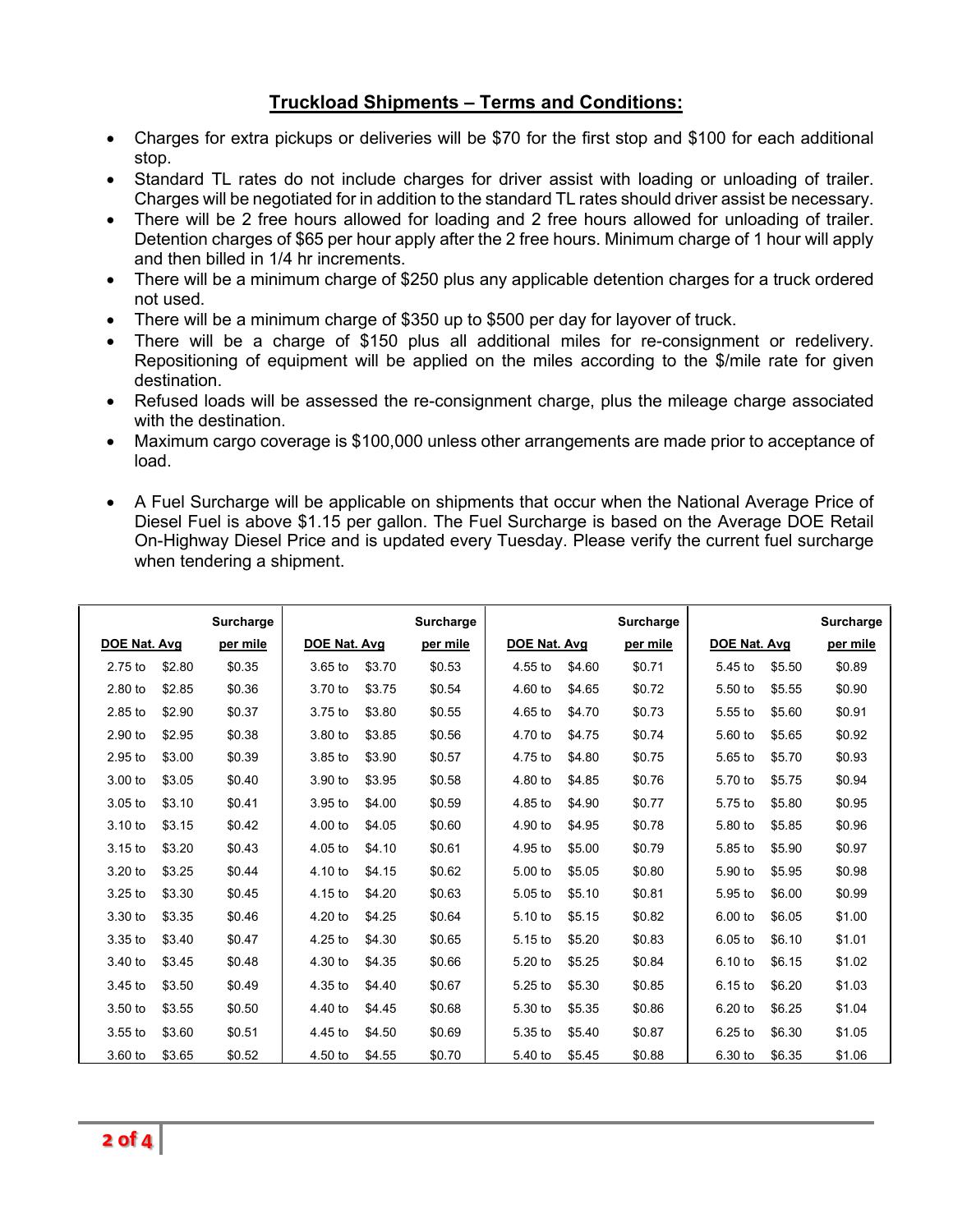|                             |                                                                   | <b>ADDITIONAL TARP CHARGE</b> |                                                                                   |             |
|-----------------------------|-------------------------------------------------------------------|-------------------------------|-----------------------------------------------------------------------------------|-------------|
| <b>Trailer</b>              | Legal                                                             | Up to 12' Wide                | >12' W to 14' W                                                                   | > 14' Wide  |
| <b>FLATBED</b>              | \$225                                                             | \$325                         | \$425                                                                             | \$525       |
| <b>STEPDECK</b>             | \$275                                                             | \$375                         | <b>\$475</b>                                                                      | \$575       |
| <b>DD/RGN</b>               | \$325                                                             | \$425                         | \$525                                                                             | <b>S625</b> |
|                             | <b>DETENTION</b>                                                  |                               |                                                                                   |             |
| <b>Trailer</b>              | <b>Hourly</b>                                                     | Daily > 8 hours               |                                                                                   |             |
| <b>FLATBED</b>              | \$75                                                              | \$750                         |                                                                                   |             |
| <b>STEPDECK</b>             | \$100                                                             | \$1,000                       |                                                                                   |             |
| <b>DD/RGN</b>               | \$125-\$150                                                       | \$1,250-\$1,500               |                                                                                   |             |
|                             | TRUCK ORDERED, NOT USED                                           |                               | *Detention rates shown are based on legal width, and may vary for over-dimension  |             |
| Industry<br><b>Standard</b> | \$350                                                             |                               |                                                                                   |             |
|                             | **All rates listed above should be considered a minimum guideline |                               | *This amount can be lower/higher depending on circumstance/trailer type/load type |             |

## **LTL Shipments – Terms and Conditions:**

- Rate quotes are based entirely upon shipment information provided by the customer, and unless otherwise stated assume commercial origin and destination, non-hazardous, stackable pallets, loading dock or forklift at both shipper and consignee, and no appointments, special handling or additional services required.
- **The customer accepts responsibility for any reweigh, reclass or accessorial rate increase levied by the assigned carrier due to variation from the freight characteristics or shipper/consignee information provided by the customer.**
- \*Maximum Carrier Liability, if stated, is not an amount of insurance coverage it only defines the carrier's maximum liability against loss, and is subject to the carrier's published tariffs. **Maximum Carrier Liability for Volume LTL shipments is limited to \$1-\$2 per pound depending on the Carrier's tariff.** Additional insurance is available for purchase.\*
- Customer/Shipper must give a copy of the Bill of Lading provided by A.M. Transport Services to the assigned LTL driver at pickup. Failure to use, or unauthorized alteration of, the provided Bill of Lading may result in additional fees charged by the carrier.
- It is the responsibility of the customer to provide, and assure accuracy of, all applicable documentation (including, but not limited to, Hazardous Declarations, NAFTA declarations, US Customs and Census Bureau declarations, etc.) at the time of pickup.
- Customer is responsible for obtaining from each carrier a copy of the applicable tariffs, which shall govern the relationship between the customer and the carrier.
- All transit times are estimates and do not include the date of pickup. LTL pickup and delivery dates are not guaranteed.
- **Notification of concealed damage must be given within 5 business days of delivery.**